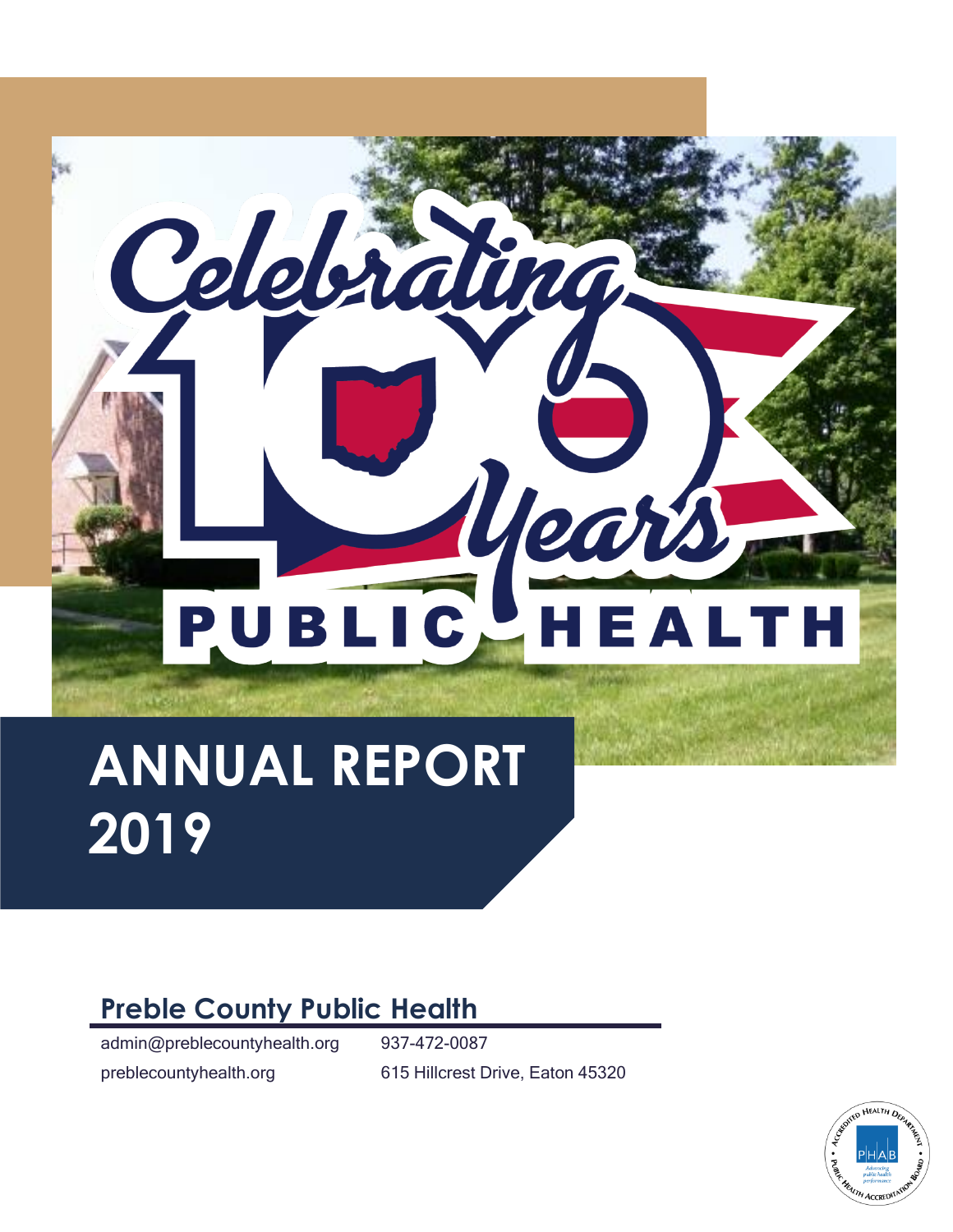

**Page 2**

# **Administration Administration**

#### **The History – where did health departments come from?**

In 1893, the State of Ohio required all municipalities to establish a Board of Health. This requirement created 2,158 city, village, and township health "units" in Ohio. Partially in response to the 1918 Influenza Pandemic, Ohio passed the Hughes Act and Griswold Amendment in April 1919 which created city and general health districts and required the 2,158 health units to combine into 88 general (county) health districts and 92 city health districts. This Act also required the newly formed health districts to employ, at a minimum, a Health

Commissioner, public health nurse, and a clerk. In 1961, the District Advisory Council voted to approve the union of the county health district with the city of Eaton under the name of Preble County General Health District. In early 2014 the Preble County General Health District adopted the national identity of public health and is now called Preble County Public Health. In May of 2016, Preble County Public Health achieved national accreditation through the Public Health Accreditation Board, becoming one of the first health departments in both Ohio and the United States to achieve this status.

#### **The Board of Health**

The Board of Health is comprised of five members to represent the citizens of Preble County. Four of the Board members are appointed by the District Advisory Council (which is comprised of the leaders of all municipal corporations in the county including townships, villages, cities, and County Commissioners). The other Board member is appointed by the Mayor of the City of Eaton. By Ohio law, at least one Board member must be a licensed Physician. Board members are appointed for a term of five years.

George E. Henry serves as the President, represents the City of Eaton, and his term expires in March 2021. JoEllen Tapalman serves as President Pro Tempore, represents the County, & her term expires in March 2020. Dr. Peter Sambol serves as the Board Physician, represents the County, and his term expires in March 2024. Lori J. George represents the County and her term expires in March 2023. Ron Wesler represents the County and his term expires in March 2022.

#### **The Health Commissioner**

The Health Commissioner is Erik Balster and he has served in this role since April 2013. Erik directs the daily operations of the agency as it serves the public health needs of 42,000 people in Preble County. Erik is responsible for all policy development, financial decisions, staffing, workforce training, programming, grant management, and strategic leadership. He ensures that resources are utilized effectively and efficiently to maximize return-on-investment while working with his team to address current community health needs and anticipate future public health threats. One of his biggest priorities is ensuring that the agency provides exceptional customer service to the public.



## **What's in this report?**

**Last year we changed the format and heard you liked it. Annual reports are usually filled with numbers that aren't all that useful without context. Instead we want to highlight the most important things that happened in each of our primary programs during 2019. Our hope is that you see how relevant public health programs actually operate in Preble County.**

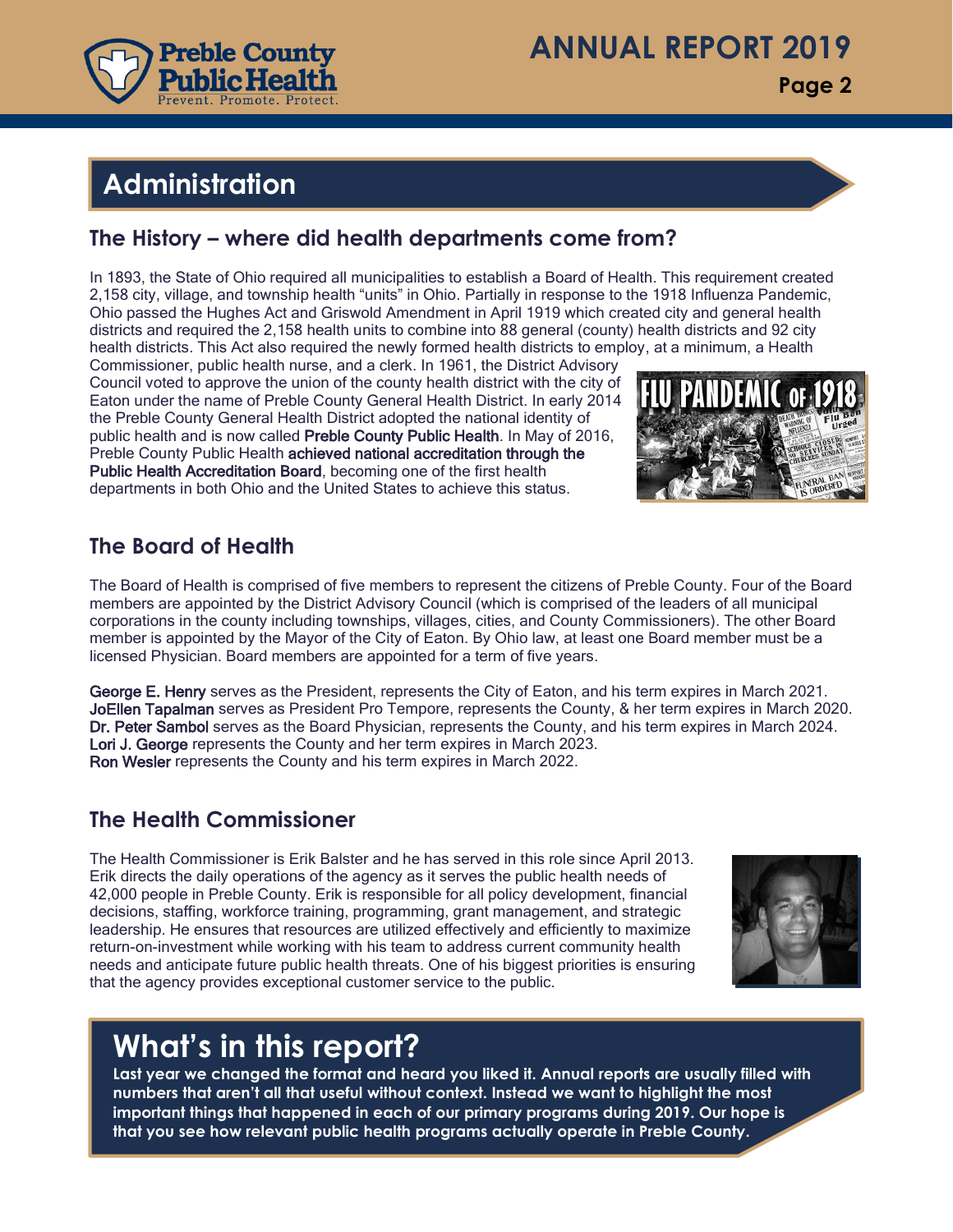

## **ANNUAL REPORT 2019**

**Page 3**

## **Vital Statistics**

1 Birth Certificates can be obtained for \$22 for births anywhere in the state of Ohio. In 2019, Preble County had 7 births in county. Our office issued a total of 1,556 birth certificates, in 2019. Our staff continues to work with the State Vitals Department to correct any problems found on birth certificates. As the requirements have changed for obtaining a government issued identification card, we expect an increase in requests in the coming years.

2 Death Certificates can be obtained for \$22 for deaths that occur in Preble County, only. In 2018, Preble County certified 305 deaths. Most common causes of death in 2019 were: heart related, cancer, vascular related, chronic obstructive pulmonary disease, and multiple blunt force trauma (accidents). Our office issued a total of 1,183 certified copies of death certificates in 2019.

## **Community Health and Safety**

1 Through generous donations from EvenFlo and the Ohio Buckles Buckeyes program, our certified car seat technician was able to install 36 free child safety seats for our low-income Preble County residents. Participants received in-person education about the proper use of car seats and an in-car demonstration of how to correctly install the seat in a vehicle.



2 In 2000, Ohio House Bill 448 mandated Boards in all Ohio Counties to review the deaths of children under 18 years of age and formulate data-driven recommendations to prevent future child deaths. The Child Fatality Review Board reviewed seven child death cases in 2019.

As part of the state of Ohio initiative to combat infant mortality, PCPH has partnered with Cribs for Kids® to ensure infants have a safe sleeping environment. Babies who sleep on couches, in bed with others, or on their stomachs are more likely to die from an unexpected sudden cause. Preble County promotes the ABCs of infant safe sleep practices – place infants Alone, on their Back, in a Crib. Twenty-three Pac and Play Cribettes with safe sleep kits were distributed in 2019.

## **Did You Know**

3

**PCPH employs 19 people to serve 42,000 residents with essential public health services. Talk about doing a lot with a little! Our budget is one of the smallest in the county but our preventative services save the healthcare system real money. Like to the tune of saving \$15 in healthcare costs for every \$1 spent on public health in Preble. That's ROI!**

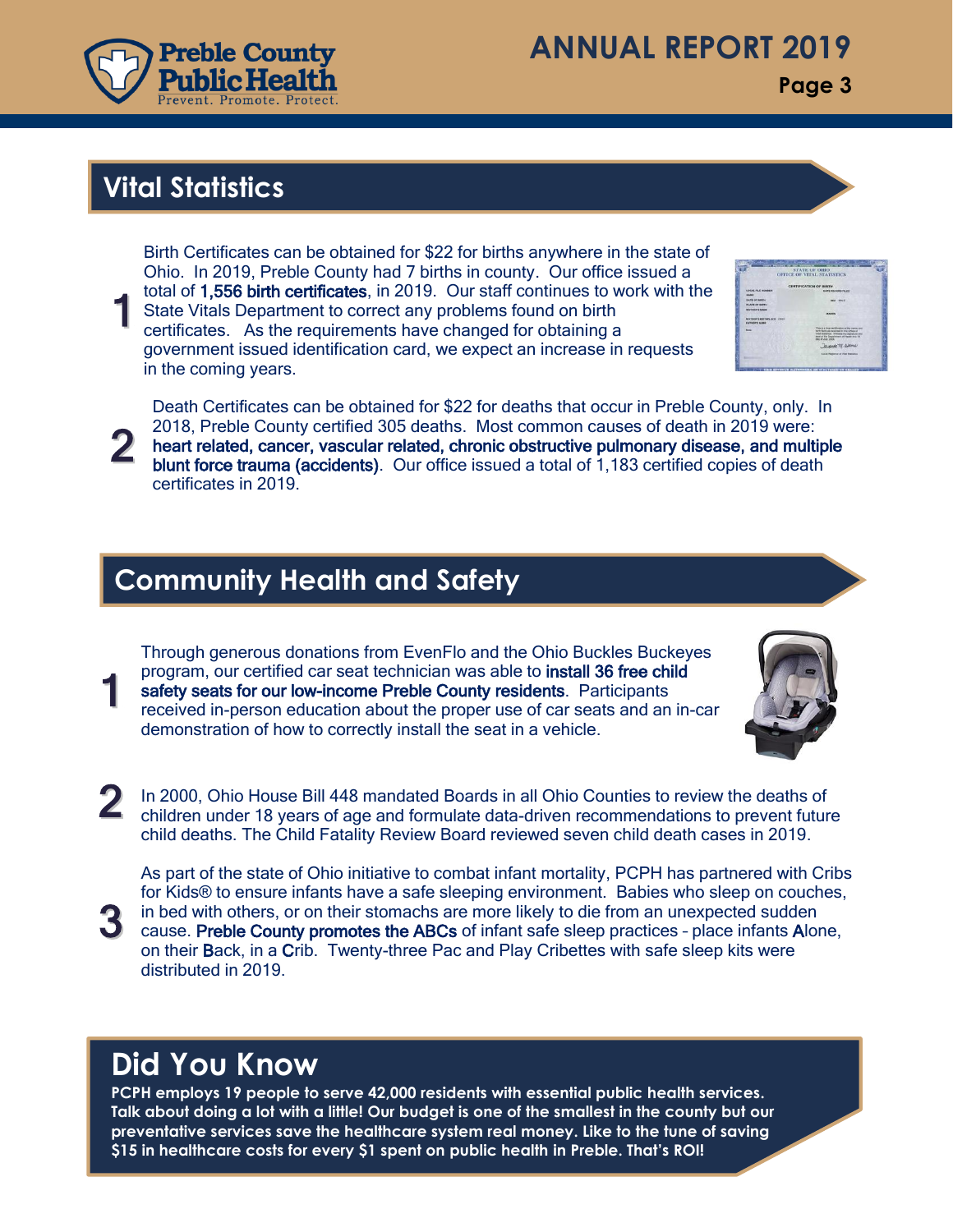

1

2

## **ANNUAL REPORT 2019**

**Page 4**

#### **Emergency Preparedness**

In 2019, PCPH staff participated in the Nuclear Winter Blues CRC full-scale exercise with the West Central Ohio Region. This exercise was performed to determine strengths and areas for improvement for setting up and operating a Community Reception Center (CRC) for population monitoring after a radiological incident. This exercise was used to update regional and local plans and procedures, and for the coordination of all public health agencies within the West Central Ohio region.



The Preble County Medical Reserve Corps (MRC) was actively involved in exercises and real-world events throughout Preble county and the greater Dayton area. After the Dayton Tornadoes members of our MRC helped out our neighbors in the Dayton area by volunteering at the family assistance center in the days and weeks following the disaster. You can find out and more information on how to join and help out the Preble County MRC by visiting preblecountyhealth.org/emergency-preparedness.



## **Environmental Health**

1 The Food Safety Program is one of our services that has transitioned from paper to digital through implementation of an electronic inspection program to manage facility information more efficiently and produce food service inspections to enhance public awareness. Our hope is that this improves transparency between our license holders and the public.

2 Environmental Health Sewage Program is incorporating private sewage systems throughout the county into our Operation and Maintenance (O&M) program. The O&M Program is a service we provide property owners to inspect there onsite septic system either on a 1 year, 5 year or 10 year rotation based on the complexity of the system. This inspection is performed to ensure the system is operating properly, not malfunctioning and not creating a public health problem.

3 The Community Outreach Program (CAP) of Preble County houses grant funding to repair failing sewage systems in the county. Grant funding is provided by the Environmental Protection Agency (EPA) and inspections/ permits will still come through PCPH office. In previous years we have been able to provide approximately \$100,000 in assistance to households in need.

## **Let's Get Social**

**PCPH is on social media. But hey, who follows government agencies on social media?! Besides all of our public health friends, YOU should follow us too! It's a great place to read about recalls and get quick health tips for you and your family. @PrebleCoHealth**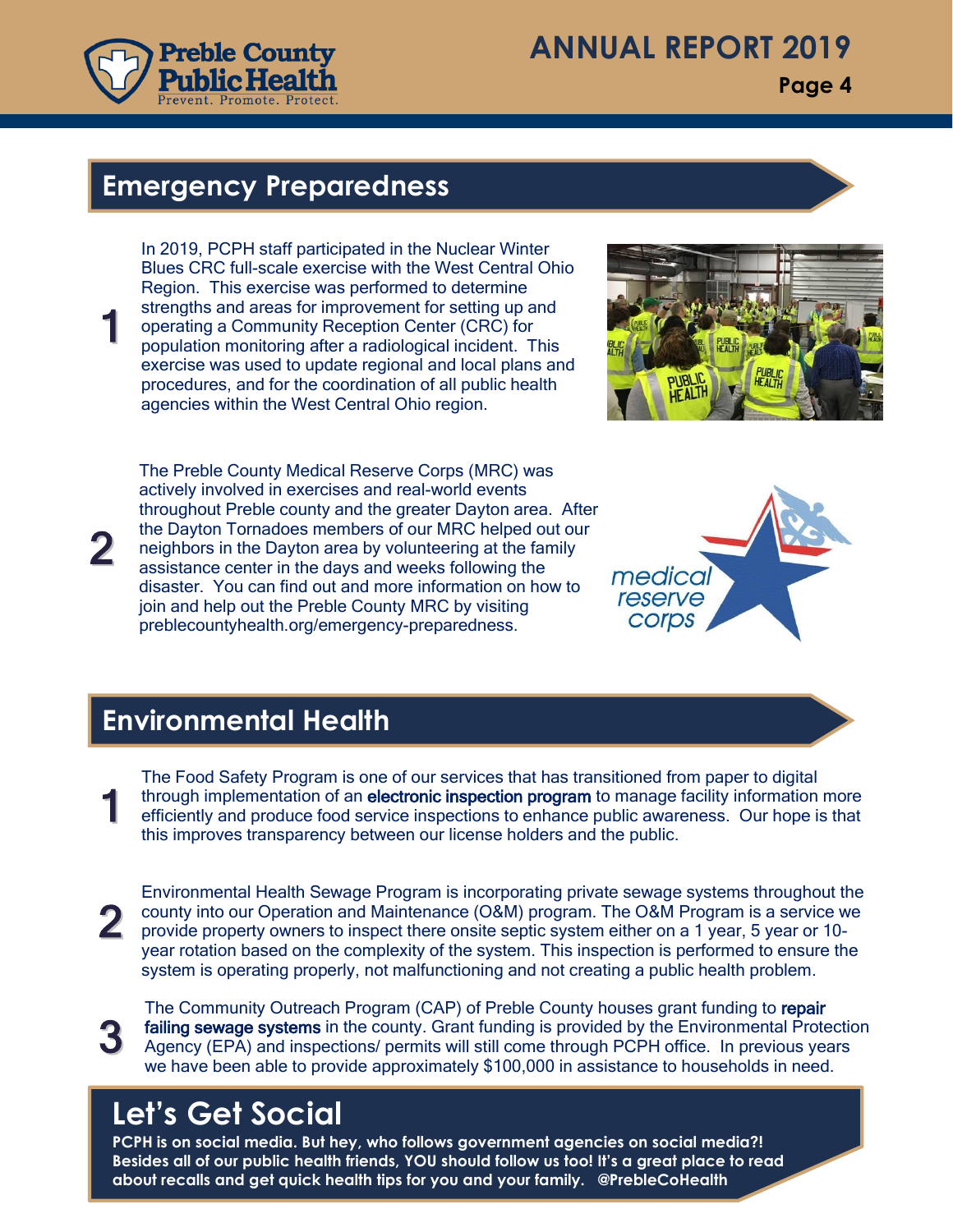

**Page 5**

## **Nursing and Clinical Services**

We offer all childhood, teen and adult vaccines and bill most insurance plans in the county. We also have a sliding fee scale and vaccine assistance programs for those with no insurance. During 2019 our Registered Nurses administered over 2,148 vaccinations. Our nurses also serve as a resource to local practitioners for immunization education and updated schedules for vaccines.

Through the provision of safe affordable immunizations, the public is protected from vaccine preventable diseases such as Chickenpox, Diphtheria, Hepatitis A, Hepatitis B, Human Papillomavirus, Influenza, Measles, Meningococcal Meningitis, Mumps, Pertussis, Pneumonia, Polio, Rotavirus, Rubella, and Tetanus. The Health District also serves as a resource to practitioners and school nurses for immunization education and updated schedules for vaccines.



2 PCPH nurses served 107 children and families through Children with Medical Handicaps (CMH) program. Children from birth to 21 years of age with chronic medical issues received home visits from our public health nurses.

## **Women, Infants, and Children (WIC)**

The WIC Program provides both nutritious foods and nutrition education to our participants. In 2019 our average caseload, or number of individuals receiving food benefits, was 812 per month. We served about 194 women, 248 infants and 370 children each month. Each individual receives nutrition education on a quarterly basis, which came to approximately 268 nutrition education contacts per month. Many of these education sessions are geared toward the participant's own desired health outcome.



Our two registered dietitians provide community nutrition education as well. In 2019 we presented the US Dietary Guidelines and MyPlate for the Eaton Middle School 8<sup>th</sup> grade health classes, for Preble County Employees Lunch and Learns, and at YWCA Girls Summer Camp. We provided 3 weeks (120 hours) of dietetic internship community nutrition training for one Meredith College student, who is now a registered dietitian working in a local hospital.

3

2

1

1

Breastfeeding promotion and support are a cornerstone to the WIC Program. Our staff joined the efforts of two local nurses to create Breast Friends of Preble County support system. We had 11 medical students visit our WIC program throughout 2019 to learn how breastfeeding support and education is provided by our staff.

# **Nursing, WIC and the Future**

**Our Nursing and WIC programs work with many outside groups to ensure that the future of public health is well trained. In 2019, our WIC program, in partnership with Wright State University's Boonshoft School of Medicine provided 11 medical school students an opportunity to gain hands on experience with our community and staff.**